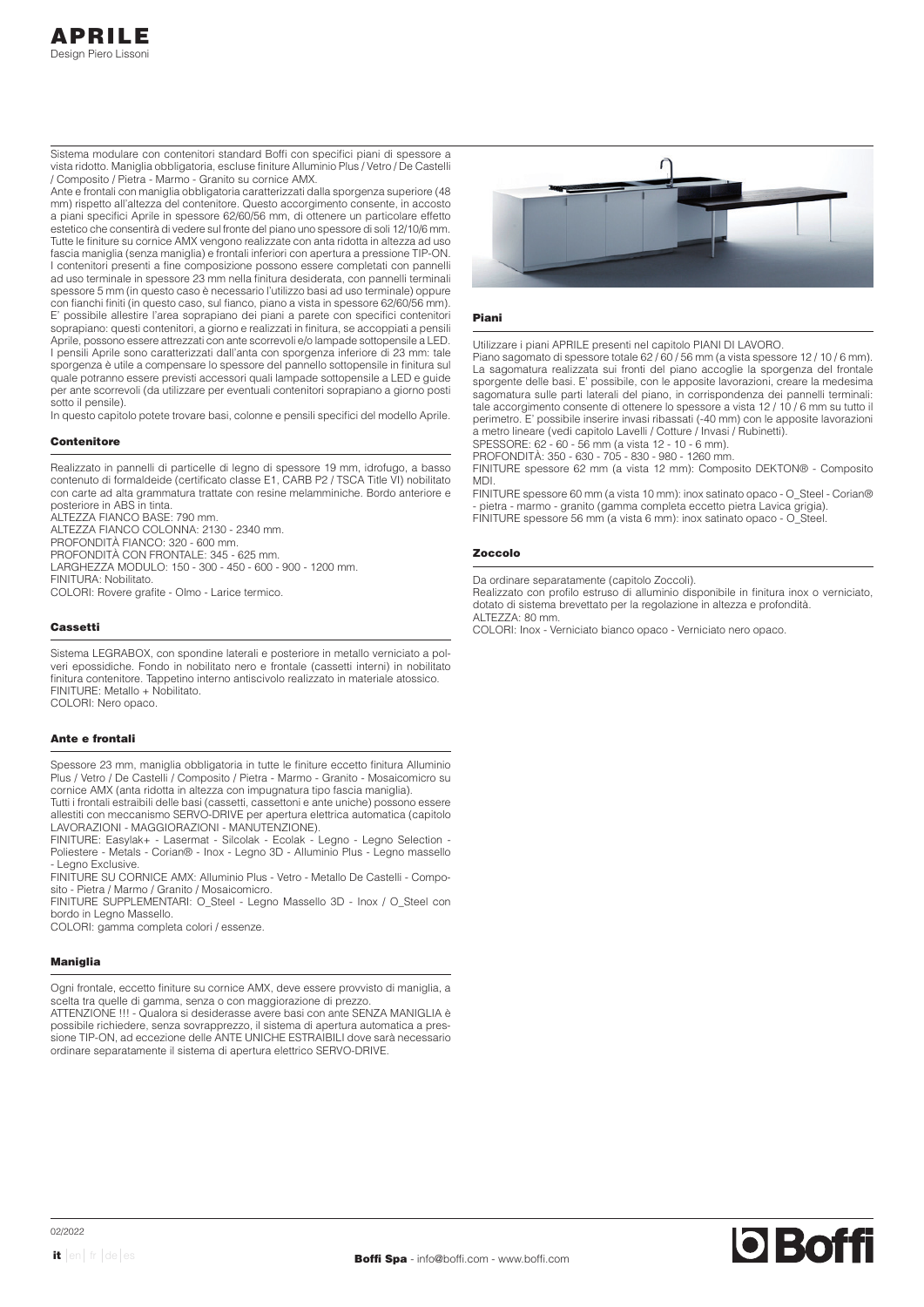Modular kitchen composed by Boffi standard units with specific worktops, characterised by a reduced visible thickness. The handle is compulsory, except for Aluminium Plus / Glass / De Castelli / Composite / Stone - Marble - Granite finishes on AMX frame. Doors and front panels with compulsory handle extend, on the upper side 48 mm beyond the carcass height. Because of that, in combination with 62/60/56 mm. thick Aprile worktops, only 12/10/6 mm. are visible on the front. In all finishes on AMX frame, the door has a reduced height (as handle-rail, without handle) and the lower front panels are equipped with TIP-ON push-opening.

The end units can be completed with 23 mm. thick side panels in the desired finish, with 5 mm. thick end panels (in this case please use end base units) or with finished side panels (in this case the 62/60/56 mm. thick worktop section is completely visible). In case of wall compositions it's possible to have specific top-mounted units placed on worktop: these finished open-faced units, when combined with Aprile wall units, can be equipped with sliding doors and/or LED-under wall unit lamps.

Aprile wall units are characterized by a door extending 23 mm. beyond the lower edge: because of this extra extension, the thickness of the finished panel under-wall unit is covered and may be provided with LED under-mounted lamps and runners for sliding doors (to be used for the optional open-faced top-mounted units, mounted under the wall unit).

This chapter includes base units, tall units and wall units specific for Aprile.

### Carcass

Made of 19 mm thick wood particle board panels, waterproof, with low formaldehyde emission (class E1, CARB P2 / TSCA Title VI certified), treated with high performance melamine resin. Front and back edge in ABS, same colour. BASE UNIT SIDE PANEL HEIGHT: 790 mm

TALL UNIT SIDE PANEL HEIGHT: 2130 - 2340 mm.

SIDE PANEL DEPTH: 320 - 600 mm.

DEPTH INCLUDING FRONT: 345 - 625 mm.

MODULE WIDTH: 150 - 300 - 450 - 600 - 900 - 1200 mm.

FINISH: melamine.

COLOURS: grey-graphite oak - elm - thermo-treated larch wood.

### Drawers

LEGRABOX system with sides and rear panel in epoxy-powder coated metal. Bottom in black melamine and front (of internal drawers) in melamine, same finish as carcass. Bottom is provided with non-toxic anti-slip mat. FINISHES: metal + melamine.

COLOURS: matt black.

### Doors and front panels

Thickness: 23 mm, compulsory handle in all finishes except for Aluminium Plus / Glass / De Castelli / Composite / Stone - Marble - Granite - Mosaicomicro on AMX frame (in this case the door has a reduced height as handle-rail).

All pull-out front panels of base units (drawers, heavy-duty drawers and single doors) can be fitted with the SERVO-DRIVE electrical opening device (CUSTOM-ISED SOLUTIONS - PRICE INCREASES - MAINTENANCE chapter).

FINISHES: Easylak+ - Lasermat - Silcolak - Ecolak - Wood - Wood Selection - Polyester - Metals - Corian® - Stainless steel - Wood 3D - Aluminium Plus - Solid wood - Wood Exclusive.

FINISHES ON AMX FRAME: Aluminium Plus - Glass - De Castelli metal - Composite - Stone / Marble / Granite / Mosaicomicro.

ADDITIONAL FINISHES: O\_Steel - Solid wood 3D - Stainless steel / O\_Steel with solid wood edge

COLOURS: full colours/species range.

#### Handle

Each front, except for finishes on AMX frame, must have a handle, to be chosen from the range, with or without a price increase

WARNING !!! – Base unit doors with NO HANDLE can be supplied, upon request and free of charge, with the push opening system TIP-ON. SINGLE PULL-OUT-DOORS require the SERVO-DRIVE system, to be ordered separately.



#### **Worktops**

Please use the APRILE worktops listed in the chapter WORKTOPS.

Cut-out worktop, th.62/60/56 mm (visible thickness: 12/10/6 mm). The cut-out on front parts of the worktop houses the protruding part of base unit fronts. This same cut-out can be realised, with proper processing, on worktop sides, in correspondence to the end panels, so that the visible thickness 12 /10 /6 mm is obtained on all sides. Height-reduced (-40 mm) insets can be used, adding the relative customisation per linear metre (see Sinks/Hobs/Insets/Taps chapter).

THICKNESS: 62 - 60 - 56 mm (visible 12 - 10 - 6 mm). DEPTH: 350 - 630 - 705 - 830 - 980 - 1260 mm.

FINISHES, 62 mm thick (visible thickness: 12 mm): DEKTON® composite - MDI composite.

FINISHES, 60 mm thick (visible thickness: 10 mm): matt satin stainless steel - O\_ Steel - Corian® - stone - marble - granite (full range except for grey lava stone). FINISHES, th. 56 mm (visible thickness: 6 mm): matt satin stainless steel - O\_Steel.

# Plinth

To be ordered separately (Plinth chapter).

Made of extruded aluminium profile, in stainless steel or painted finishes, with a patented mechanism for height and depth regulation. HEIGHT: 80 mm.

COLOURS: stainless steel - matt white painted - matt black painted.

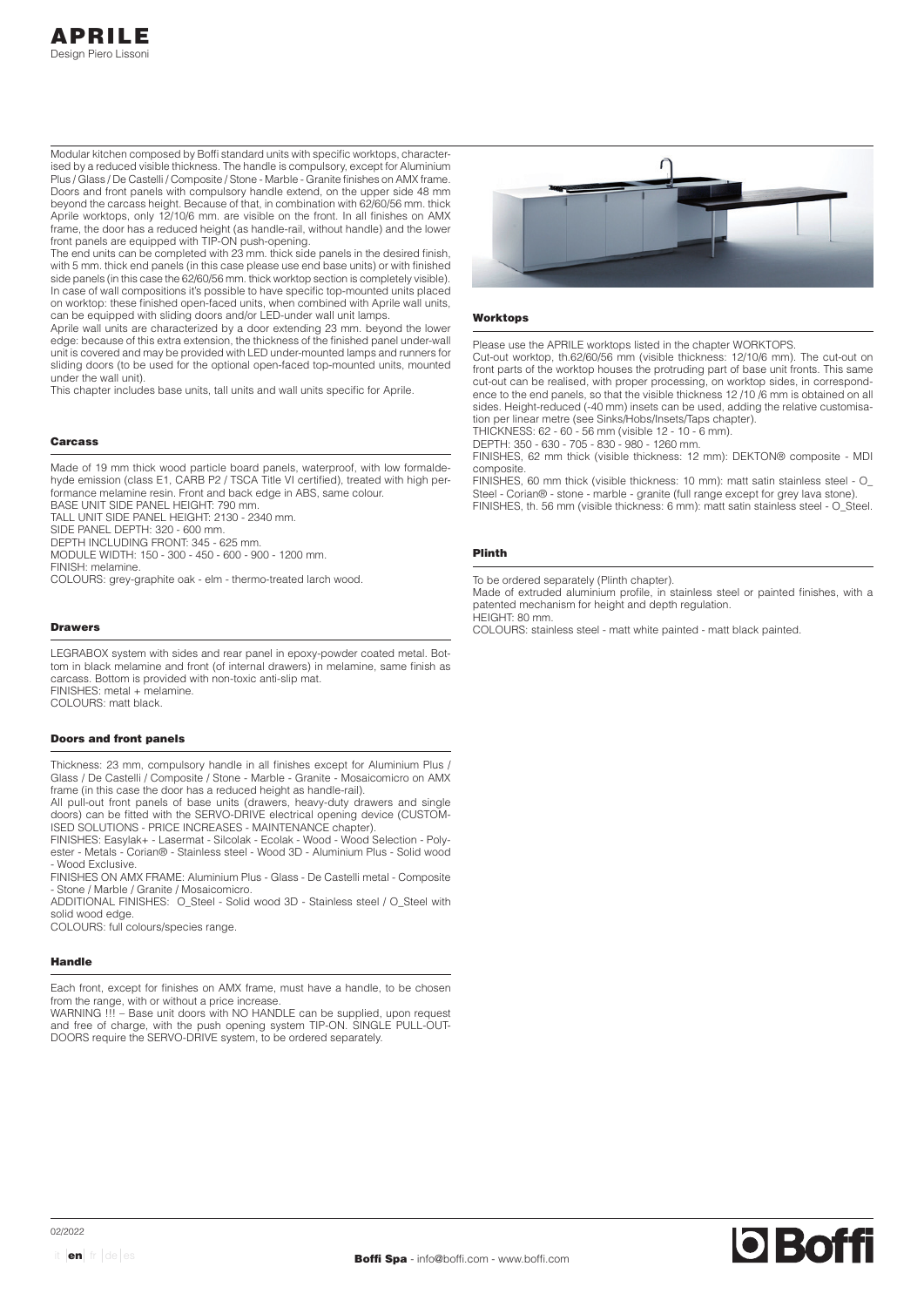Système modulaire avec caissons standard Boffi avec plans spécifiques d'épaisseur apparente réduite. Poignée obligatoire, sauf finitions Aluminium Plus / Verre / De Castelli / Composite / Pierre - Marbre - Granite sur cadre AMX.

Portes et façades avec poignée obligatoire caractérisées par la saillie supérieure (48 mm) par rapport à la hauteur de l'élément. Cette solution permet, en juxtaposition à des plans spécifiques Aprile en épaisseur 62/60/56 mm, d'obtenir un effet esthétique particulier qui permettra de voir sur la façade du plan une épaisseur de 12/10/6 mm seulement. Toutes les finitions sur cadre AMX sont réalisées avec porte réduite en hauteur pour utilisation poignée-bandeau (sans poignée) et façades inférieures avec ouverture par pression TIP-ON

Les caissons présents en fin de composition peuvent être complétés avec des panneaux à utilisation en extrémité en épaisseur 23 mm dans la finition souhaitée, avec des panneaux d'extrémité épaisseur 5 mm (dans ce cas il est nécessaire d'utiliser des bases à utilisation en extrémité) ou avec côtés finis (dans ce cas, sur le côté, plan apparent en épaisseur 62/60/56 mm).

Il est possible d'aménager la zone sur plan des plans muraux avec des caissons spécifiques sur plan: ces caissons, ouverts et réalisés selon les finitions disponibles, si accouplés à des éléments hauts Aprile, peuvent être équipés de portes coulissantes et/ou lampes sous élément haut à LED.

Les éléments hauts Aprile sont caractérisés par la porte avec saillie inférieure de 23 mm: cette saillie est utile pour compenser l'épaisseur du panneau sous élément haut (voir finitions disponibles) sur lequel pourront être prévus des accessoires tels que lampes sous élément haut à LED et glissières pour portes coulissantes (à utiliser pour d'éventuels caissons sur plan ouvert placés sous l'élément haut).

Dans ce chapitre vous pourrez trouver des bases, armoires et éléments hauts spécifiques du modèle Aprile.

## Caisson

Réalisé en panneaux de particules de bois d'épaisseur 19 mm, hydrofuge, à faible teneur en formaldéhyde (certifié classe E1, CARB P2 / TSCA Title VI) mélaminé avec papiers à haute densité avec résines mélaminiques. Chant avant et arrière en ABS de la même couleur.

HAUTEUR CÔTÉ BASE: 790 mm. HAUTEUR CÔTÉ ARMOIRE: 2130 - 2340 mm.

PROFONDEUR CÔTÉ: 320 - 600 mm.

PROFONDEUR AVEC FACADE: 345 - 625 mm

LARGEUR MODULE: 150 - 300 - 450 - 600 - 900 - 1200 mm. FINITION: Mélaminé.

COULEURS: Chêne graphite - Orme - Mélèze thermique.

## Tiroirs

Système LEGRABOX, avec rebords latéraux et arrière en métal peint avec poudres époxydes. Fond en mélaminé noir et façade (tiroirs internes) en mélaminé finition caisson. Petit tapis interne antidérapant réalisé en matériau atoxique. FINITIONS: Métal + Mélaminé.

COULEURS: Noir mat.

# Portes et façades

Épaisseur 23 mm, poignée obligatoire dans toutes les finitions sauf finition Aluminium Plus / Verre / De Castelli / Composite / Pierre - Marbre - Granite - Mosaicomicro sur cadre AMX (porte réduite en hauteur avec prise de main type poignée-bandeau)

Toutes les façades extractibles des bases (tiroirs, grands tiroirs et portes uniques) peuvent être équipées avec mécanisme SERVO-DRIVE pour ouverture électrique automatique (chapitre USINAGES- MAJORATIONS - ENTRETIEN).

FINITIONS: Easylak+ - Lasermat - Silcolak - Ecolak - Bois - Bois Selection - Polyester - Metals - Corian® - Inox - Bois 3D - Aluminium Plus - Bois massif - Bois Exclusive.

FINITIONS SUR CADRE AMX: Aluminium Plus - Verre - Métaux De Castelli - Composite - Pierre / Marbre / Granite / Mosaicomicro.

FINITIONS SUPPLEMENTAIRES: O\_Steel - Bois Massif 3D - Inox / O\_Steel avec chant en Bois Massif.

COULEURS: gamme complète couleurs/essences.

### Poignée

Chaque façade, sauf finitions sur cadre AMX, doit être dotée de poignée, au choix entre celles de gamme, sans ou avec majoration de prix.

ATTENTION !!! - Au cas où l'on souhaite avoir des bases avec portes SANS POI-GNEE il est possible de demander, sans majoration de prix, le système d'ouverture automatique par pression TIP-ON, à l'exception des PORTES UNIQUES EXTRAC-TIBLES où il sera nécessaire de commander séparément le système d'ouverture électrique SERVO-DRIVE.



### Plans

Utiliser les plans APRILE présents dans le chapitre PLANS DE TRAVAIL.

Plan gabarié d'épaisseur totale 62 / 60 / 56 mm (apparente épaisseur 12 / 10 / 6 mm). Le gabariage réalisé sur les fronts du plan accueille la saillie de la façade saillante des bases. Il est possible, à l'aide des usinages spéciaux, de créer le même gabariage sur les parties latérales du plan, en correspondance des panneaux d'extrémité: cette solution permet d'obtenir l'épaisseur apparente 12 / 10 / 6 mm sur tout le périmètre. Il est possible d'insérer des inserts abaissés (-40 mm) avec les usinages spéciaux au mètre linéaire (voir chapitre Eviers / Plans de cuissons / Inserts / Robinets).

ÉPAISSEUR: 62 - 60 - 56 mm (apparente 12 - 10 - 6 mm).

PROFONDEURS: 350 - 630 - 705 - 830 - 980 - 1260 mm. FINITIONS épaisseur 62 mm (apparent 12 mm): Composite DEKTON® - Composite MDI.

FINITIONS épaisseur 60 mm (apparent 10 mm): inox satiné mat - O\_Steel - Corian® - pierre - marbre - granite (gamme complète sauf pierre Lavique grise).

FINITIONS épaisseur 56 mm (apparente 6 mm): inox satiné mat - O\_Steel.

# Socle

A commander séparément (chapitre Socles).

Réalisé avec profil extrudé d'aluminium disponible en finition inox ou peint, doté de système breveté pour le réglage en hauteur et profondeur.

HAUTEUR: 80 mm. COULEURS: Inox - Peint blanc mat - Peint noir mat.

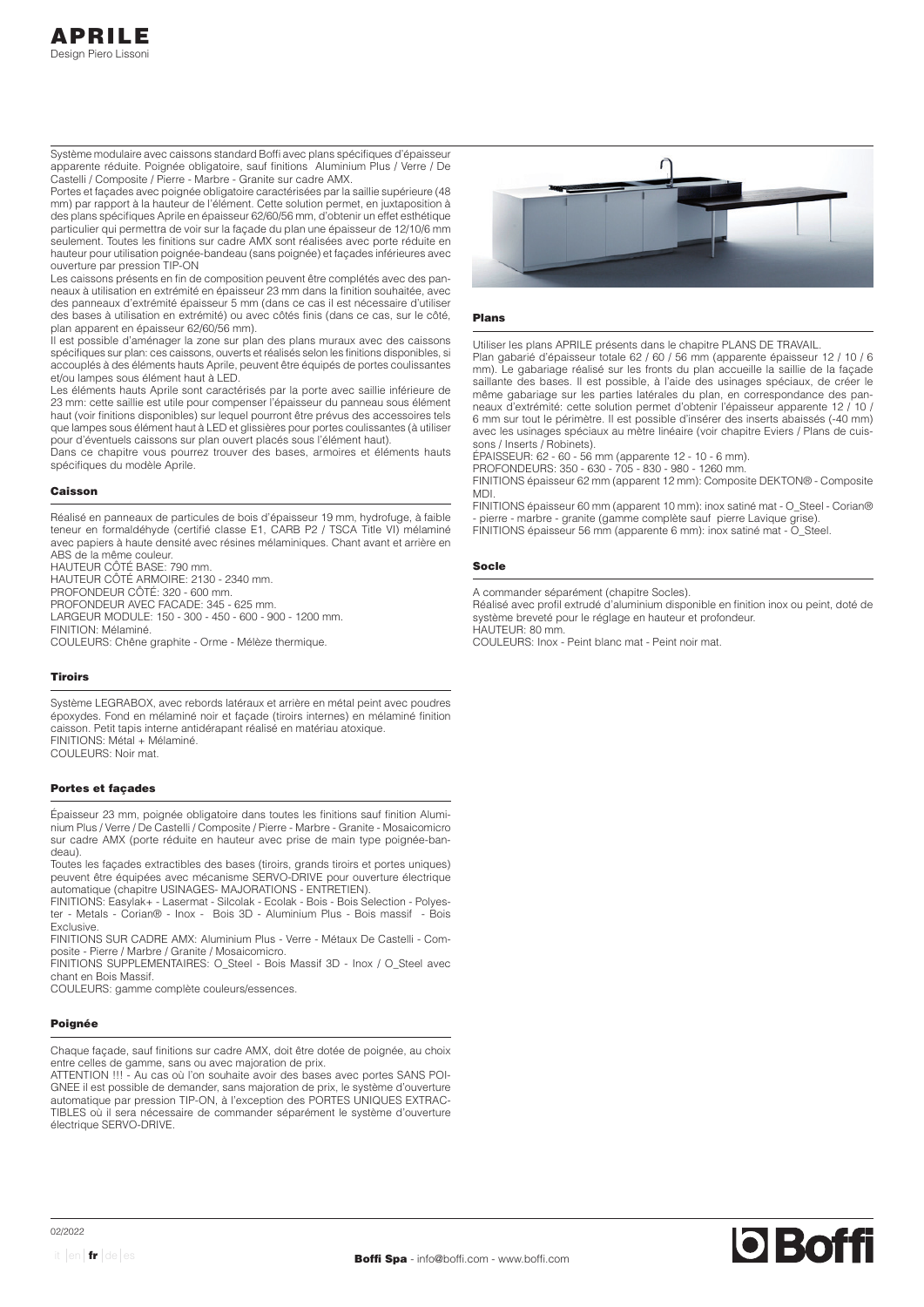Küchenanbausystem mit Standardschränken Boffi und speziellen Arbeitsplatten mit reduzierten sichtbaren Stärken. Griff erforderlich, außer Ausführung Aluminium Plus / Glas / De Castelli / Agglomerat / Stein - Marmor - Granit an Rahmen AMX.

Türen und Fronten mit erforderlichem Griff ragen auf der Oberseite 48 mm über die Korpushöhe hinaus. Aus diesem Grund in Kombination mit 62/60/56 mm. dicke Aprile-Arbeitsplatten, nur 12/10/6 mm. sind auf der Vorderseite sichtbar. In allen Ausführungen am AMX-Rahmen hat die Tür eine reduzierte Höhe (als Griffleiste, ohne Griff) und untere Fronten mit TIP-ON automatische Drucköffnung.

Endelemente können mit Abschlusspaneelen St. 23 mm in der gewünschten Ausführung mit Abschlusspaneelen St. 5 mm (dazu ist die Verwendung von End-Unterschränken erforderlich) oder mit Abschlussseitenteile in Ausführung (seitlich, sichtbare Arbeitsplatte St. 62/60/56 mm) vervollständigt werden.

Der Bereich oberhalb der Arbeitsplatte kann mit spezifischen Aufsatzelementen ausgerüstet werden: Diese Schränke, offen und in Ausführung und angepasst an Oberschränke Aprile, können mit Schiebetür bzw. LED-Beleuchtung ausgerüstet werden. Kennzeichnend für die Oberschränke Aprile sind ihre Türen, welche unterhalbhöhenmäßig 23 mm kürzer sind: Dieser Unterschied ermöglicht es, die Stärke des Paneels in Ausführung unterhalb des Oberschrankes auszugleichen, das mit Zubehör ausgerüstet werden kann, wie z. B. LED-Beleuchtung/Lichtleiste und Gleitschienen für Schiebetüren (zu verwenden bei eventuellen offenen Aufsatzelementen unter Oberschränken).

Dieses Kapitel umfasst Unterschränke, Hochschränke und spezifische Oberschränke für das Modell Aprile.

# Schrankelement

Aus Paneelen aus Spanplatte, Stärke 19 mm, wasserabweisend, mit geringem Formaldehydgehalt (zertifiziert Klasse E1, CARB P2 / TSCA Title VI), mit Melaminharzbeschichtung mit hoher Dichte. Vordere und rückseitige Kante aus ABS in Ausführung.

UNTERSCHRANK SEITENTEIL HÖHE: 790 mm. HOCHSCHRANK SEITENTEIL HÖHE: 2130 - 2340 mm. SEITENTEIL TIEFE: 320 - 600 mm. TIEFE MIT FRONTPANEEL: 345 - 625 mm. BREITE ELEMENT: 150 - 300 - 450 - 600 - 900 - 1200 mm. AUSFÜHRUNG: Melaminharzbeschichtung. FARBEN: Eiche Grafitgrau - Ulme - Thermolärche.

#### Schubladen

System LEGRABOX mit rückseitigen und seitlichen Blenden aus epoxidpulverlackiertem Metall. Boden mit Melaminharzbeschichtung schwarz und Frontpaneel (Innenschubladen) mit Melaminharzbeschichtung Ausführung Schrankelement. Rutschfeste Einlage aus ungiftigem Material. AUSFÜHRUNGEN: Metall + Melaminharzbeschichtung. FARBEN: Mattschwarz.

# Türen und Frontpaneele

Stärke 23 mm, erforderlicher Griff in allen Ausführungen, außer der Ausführung Aluminium Plus / Glas / De Castelli / Agglomerat / Stein - Marmor - Granit - Mosaicomicro auf Rahmen AMX (höhenunterschiedliche Tür mit Griffleiste).

Alle Frontauszüge der Unterschränke (Schubladen, Auszüge und Einzeltüren) lassen sich mit dem elektrischen Öffnungssystem SERVO-DRIVE versehen (Kapitel BEARBEITUNGEN - AUFPREISE - PFLEGE).

AUSFÜHRUNGEN: Easylak+ - Lasermat - Silcolak - Ecolak - Holz - Holz Selection - Polyester - Metals - Corian® - Edelstahl - Holz 3D - Aluminium Plus - Massivholz - Holz Exclusive

AUSFÜHRUNGEN AUF RAHMEN AMX: Aluminium Plus - Glas - Metall De Castelli - Agglomerat - Stein / Marmor / Granit / Mosaicomicro.

ZUSATZAUSFÜHRUNGEN: O\_Steel - Massivholz 3D - Edelstahl / O\_Steel mit Kante aus Massivholz.

FARBEN: Vollständige Auswahl Farben/Holzarten.

#### Griff

Jedes Frontpaneel, außer Ausführungen auf Rahmen AMX, ist mit einem Griff aus der Auswahl zu versehen (teilweise mit Aufpreis).

ACHTUNG! - Werden Türen OHNE GRIFF gewünscht, ist ohne Aufpreis das System TIP-ON zum Öffnen mit leichtem Druck erhältlich, mit Ausnahme der AUSZIEHBA-REN EINZELTÜREN, für die separat das elektrische Öffnungssystem SERVO-DRIVE zu bestellen ist.



### Arbeitsplatten

Arbeitsplatten APRILE zu verwenden, siehe Kapitel ARBEITSPLATTEN.

Formgeschnittene Arbeitsplatte Gesamtstärke 62 / 60 / 56 mm (sichtbare Stärke 12 / 10 / 6 mm). Der Schnitt an den Fronten der Arbeitsplatte dient für die Überlappung der Unterschränke. Mit entsprechender Bearbeitung ist der gleiche Formschnitt an den Seiten der Arbeitsplatte in Höhe der Abschlusspaneele möglich: Dies ermöglicht die sichtbare Stärke 12 / 10 / 6 mm im gesamten Umfang. Ausschnitt im Vergleich zur Plattenoberfläche (- 40 mm) mittels entsprechender Bearbeitung je lfd. Meter (siehe Kapitel Spülbecken / Kochfelder / Einsätze / Armaturen). STÄRKE: 62 - 60 - 56 mm (sichtbare 12 - 10 - 6 mm).

TIEFE: 350 - 630 - 705 - 830 - 980 - 1260 mm.

AUSFÜHRUNGEN Stärke 62 mm (sichtbar 12 mm): Agglomerat DEKTON® - Agglomerat MDI.

AUSFÜHRUNGEN Stärke 60 mm (sichtbar 10 mm):Edelstahl matt satiniert - O\_Steel - Corian® - Stein - Marmor - Granit (vollständige Auswahl zzgl. Lavastein grau). AUSFÜHRUNGEN Stärke 56 mm (sichtbar 6 mm): Edelstahl matt satiniert - O\_Steel.

# Sockel

Separat zu bestellen (Kapitel Sockel).

Aus fließgepresstem Aluminium erhältlich in den Ausführungen Edelstahl oder lackiert, mit patentiertem System zur Justierung in der Höhe und der Tiefe. HÖHE: 80 mm.

FARBEN: Edelstahl - Lackierung matt weiß - Lackierung mattschwarz.